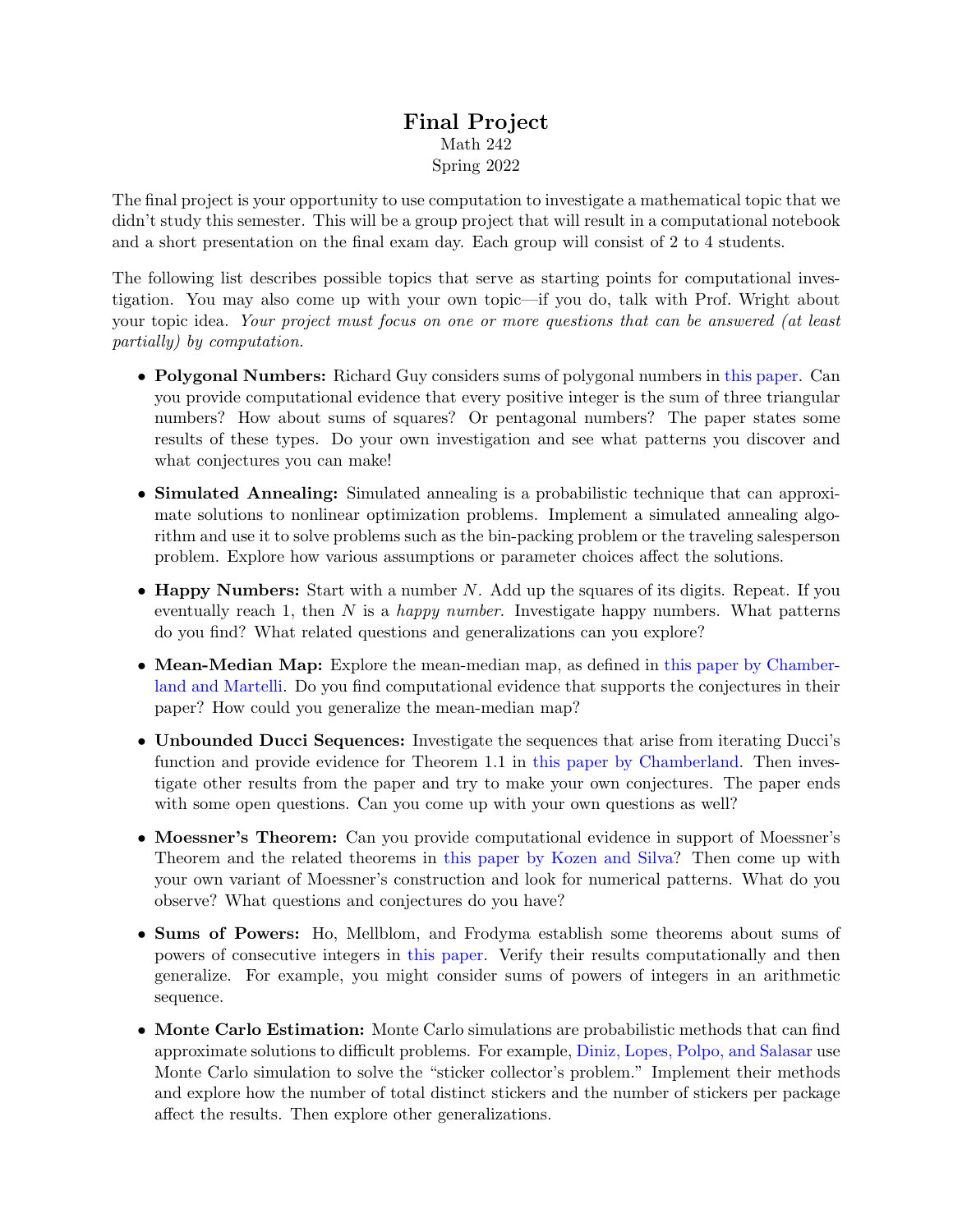- Square-Sum Pair Partitions: Hamilton, Kedlaya, and Picciotto discuss some simple number problems and various generalizations in [this paper.](https://doi.org/10.4169/college.math.j.46.4.264) Write code to solve some of these problems, and look for patterns in the results. What properties can you discover? What conjectures can you make?
- Subprime Fibonacci Sequences: See [this paper by Guy, Khovanova, and Salazar](http://www.jstor.org/stable/10.4169/math.mag.87.5.323) for an introduction. What cycles occur in subprime Fibonacci sequences? What patterns do you notice among the even and odd terms of these sequences? What other questions do you find to investigate regarding subprime Fibonacci sequences?

## Timeline

- May 6: Complete the Project Planning Survey. This will ask you for possible topics and who you do (or don't) want to work with.
- May 9: Project topics and teams finalized.
- May 9–16: Class time to work on final projects. Check in with the professor regarding progress and questions.
- May 16–22: Finish your project and prepare your presentation. Scheduling a practice presentation with the professor is recommended.
- Final exam period: Project due. Group presentations about what you investigated and discovered.

## Deliverables

- Notebook: Prepare either a Mathematica notebook or a Google Colab notebook. As usual, submit code that runs, and throughly explain your methodology, observations, and conclusions. Your goal should be to communicate your work to another person (e.g., another student at your level who is not in this course).
- Presentation: During the final exam period, your group will give a 10–15 minute presentation explaining what you did and what you discovered.

## Grading

This project will be graded on the EMRN scale, as described in the syllabus. To receive a grade of Meets Expectations, your project should exhibit the following characteristics:

- You use computation to investigate mathematical questions.
- Your code is appropriate for the given tasks and produces reasonable output.
- Your reasoning is explained using sentences, and your notebook is well-formatted and easy to read.
- Your presentation summarizes your work and your observations.
- No significant gaps or errors are present.